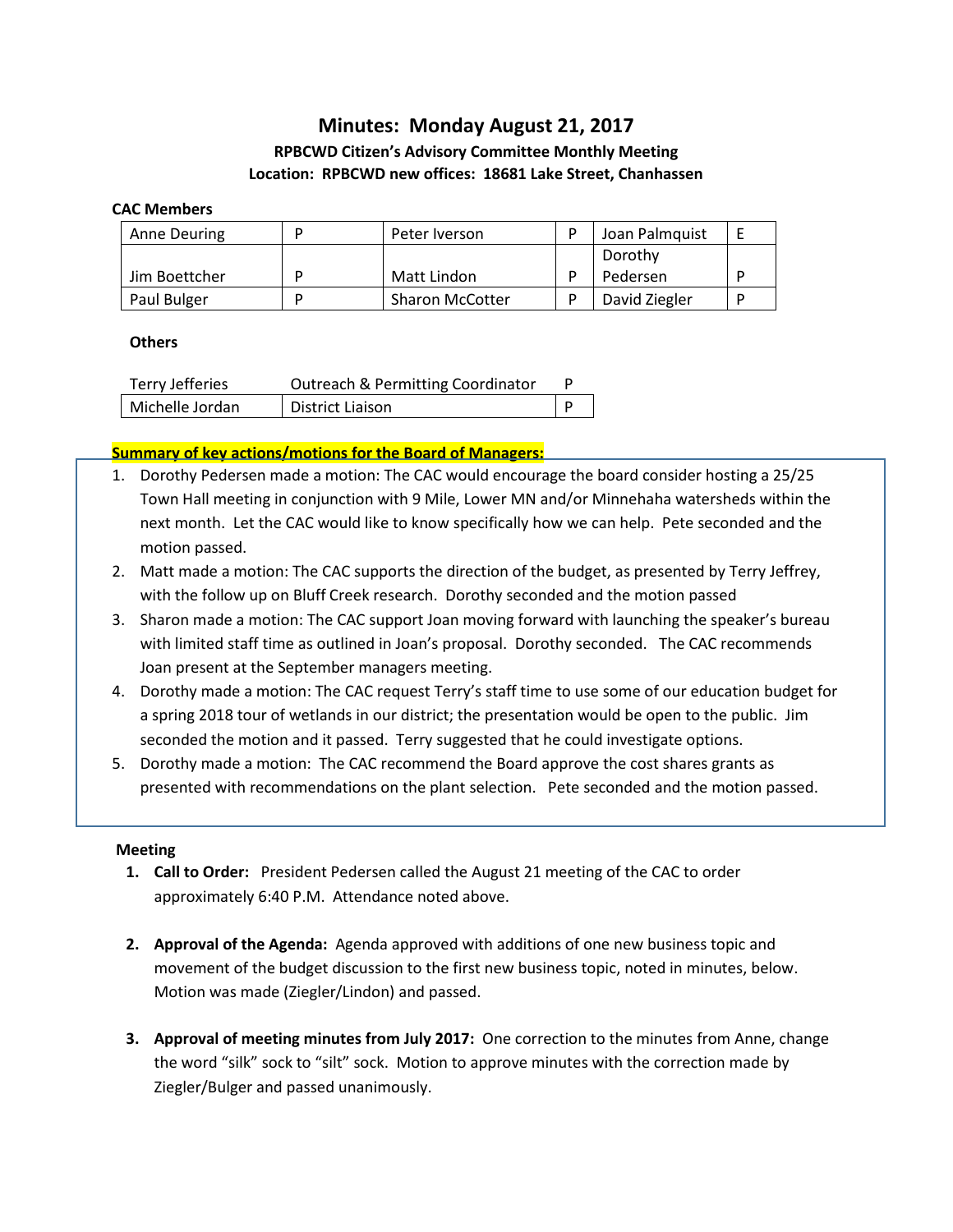#### **4. Matters of General Public Interest: None**

### **5. Election of new CAC Chair (Dorothy/Michelle)**

The CAC needed to hold an election of a new CAC president with Dorothy's appointment to RPBCWD Board of Managers. Elections for a new president ensued.

- Ziegler nominated McCotter. Sharon declined as she is too busy but would like to remain VP.
- McCotter nominated Ziegler and Pedersen seconded the nomination.
- Bulger nominated himself and Deuring seconded the nomination.

Sharon asked Dorothy to explain the job responsibilities and time commitment. Dorothy did. A written ballot was taken and Ziegler won (6-2).

### **6. July Board of Managers meeting**, if any questions. (Ziegler)

Dave shared that Perry indicated he would not be going forward with another term on the watershed. He has served in some capacity for over 22 years. With her appointment to the board of managers, this is Dorothy's last CAC meeting as a CAC member.

### **7. Old Business**

- a. Update on 10-year plan, comments due in September (Michelle) (INFORM)
	- $\circ$  There was a good discussion on how we would get access to the plan, in advance, to allow us time to review it in detail
	- $\circ$  Staff will look into a shared site/service to allow multiple comments to be added to one document
	- o Sharon's inability to access via PC was mitigated with the suggestion of using a tablet; Dorothy offered a tablet should we need one.
- b. Storm Drain Subcommittee fall cleanup (Sharon, Matt, David, Anne and Dorothy) (INFORM)

**Fall Leaf Clean-up** (Sharon) - Sharon and Vanessa Strong (Chanhassen) met early in August to discuss specifics of the Chanhassen fall leaf clean up. Vanessa and Sharon both have follow-up lists that need to be answered before a plan can be drafted. They will meet in a couple of weeks once they have the answers they need to finalize a plan. Sharon will followup with Paul from Shorewood after a draft clean-up plan has been put together.

**Chanhassen stenciling pilot** (Matt) – Matt tried contacting Vanessa Strong from Chanhassen regarding the storm drain marking but has not heard back from her. Terry offered that Krista has run the stenciling program for the last 10 years and would be a good contact.

**Adopt a drain program with tracking through Volgistics** (Anne and David) – Anne and David spoke with Jo from Minnetonka. She indicated she does not need any help with Volgistics and was not really interested in a storm drain marking program. However she was very interested in neighbor to neighbor campaigns. Anne took the opportunity to share the silt sock idea. Jo has seen the 8 inch silt socks cause flooding issues during a significant rain event. A smaller (less than the current 8 inches) sock might be doable. Minnetonka does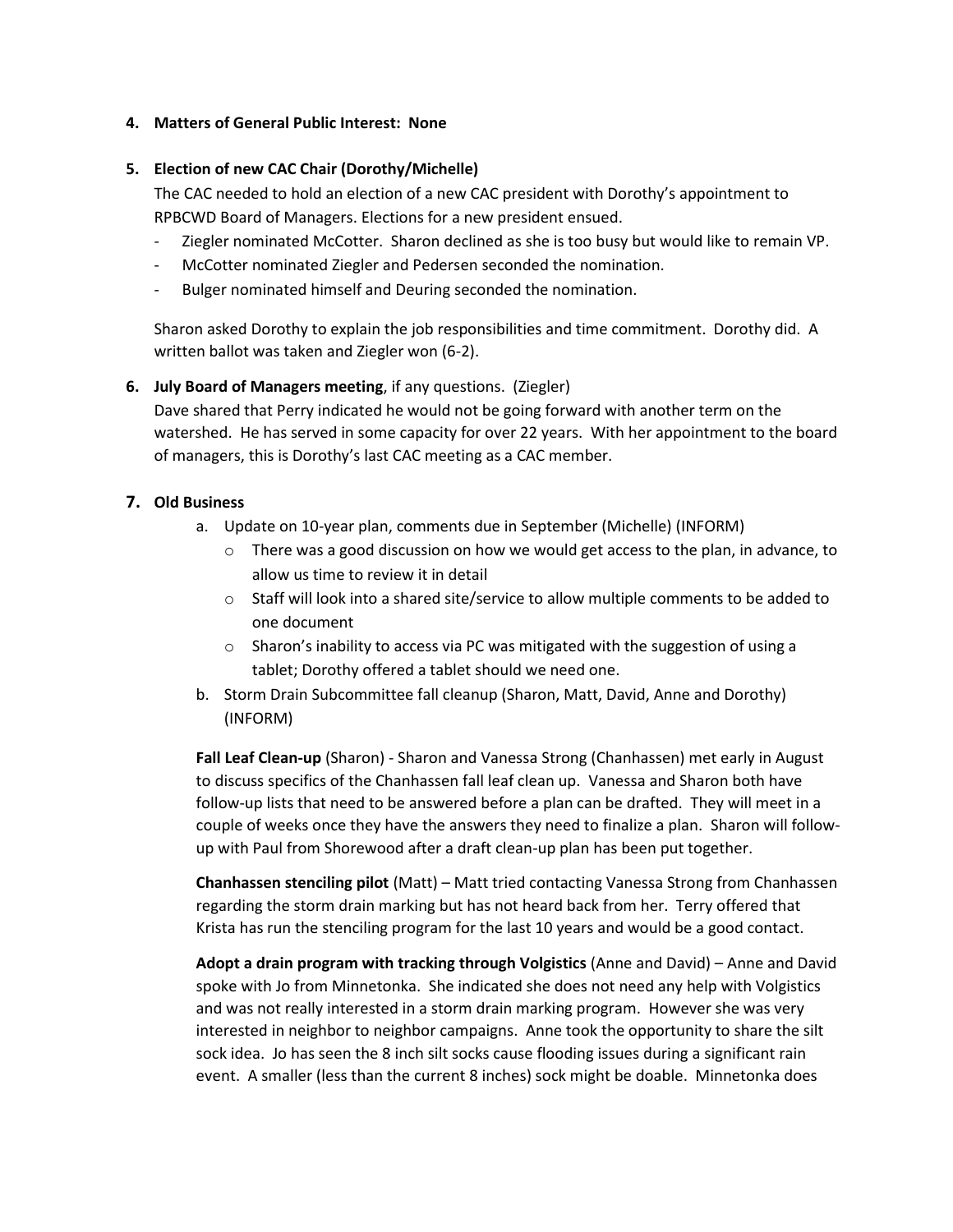not sweep the streets in fall. Jo is taking the silt sock idea back to the rest of her staff and will circle back with Anne and David in a few weeks.

**Grass clippings awareness** (Dorothy) - Dorothy left a message with Paul from Shorewood and has not heard back. She will follow-up with him and if he doesn't respond she will talk with Julie. Dorothy is still committed to the grass clippings campaign.

**Eden Prairie** – Matt made contact with Leslie. She does not want to do a stenciling program: paint doesn't work with youth groups, special storage is required because it is a dangerous substance. Terry suggested having the markers say, this water drains to (a specific body of water) to make it more personable and relatable. Matt suggested they put the plaque into new storm drain curbs to improve their staying power. Terry said, the cities mill and overlay the roads and replace curb and gutter on a rotating basis with new work, so ultimately we can get to a number of drains over time.

Matt spoke with Leslie and she is interested in participating with us on some of our activities. Matt and Sharon will meet to discuss what activities the CAC can support and who can accommodate her requests.

David indicated there is a former landfill site in EP that might be a good compost site for clean-up activities. The city is looking into how to best use this land. Residents are encouraged to provide input on the Aspire web site [http://edenprairie.org/city](http://edenprairie.org/city-government/departments/community-development/planning/aspire-eden-prairie-2040)[government/departments/community-development/planning/aspire-eden-prairie-2040](http://edenprairie.org/city-government/departments/community-development/planning/aspire-eden-prairie-2040)

c. Website update (Michelle)(Discuss) – Michelle shared specifics about the Scenic Heights School Forest and how the information will be displayed on our website. Some very cool technology showing the before and future "after" renderings of the area. There will be a community info meeting on Wednesday, August 23 so neighbors are aware of what is happening. With the removal of significant buckthorn, the area will appear a lot less wooded and a lot more open. Project will get kicked off in winter. Great collaborative project.

#### **8. New Business**

#### **a. 2018 Draft Budget Presentation (Terry) (INFORM)**

Terry Jeffrey started by bringing us up to speed on his background. Forest resources and engineering – hired to do project management and plan review. Started with private consulting and has moved to the regulatory, public segment. Terry indicated everyone at RPBCWD is rowing the boat in the same direction. Terry commended us for helping turn the organization around.

He then went through the 10 year plan and the corresponding details. The budget is broken into administrative, programs and projects and each of the creek reaches.

Permitting costs and engineering should come down as Terry learns more, gets more specialized, and takes on more work. Permits request volume should go up with implementation of Light Rail. Permits become more complicated for redo's versus new.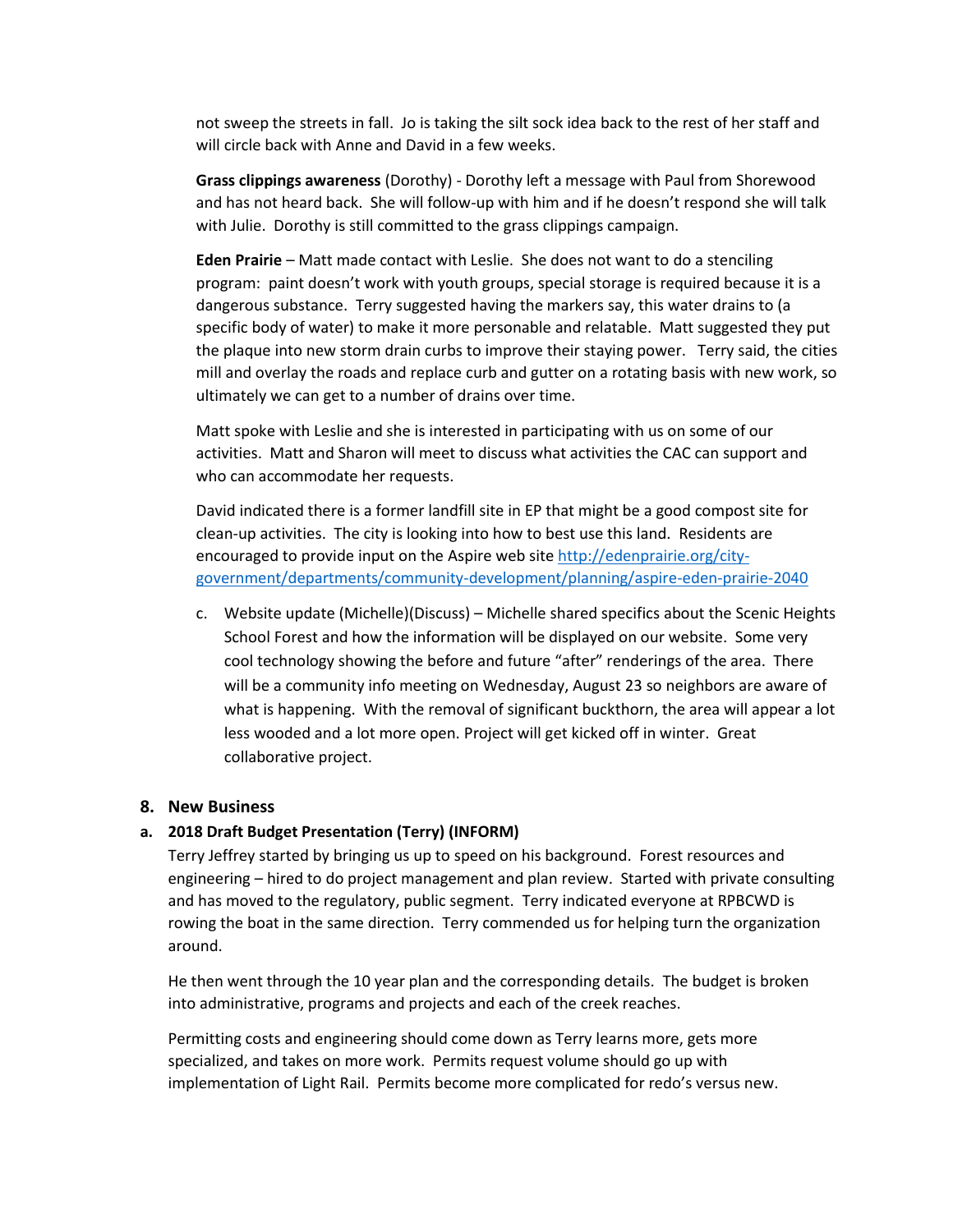We discussed how to boost cost share grant applications. Dorothy suggested reaching out to the lake associations. There will be more follow up on the cost shares before, during and after. Maintenance and reporting could be deterrents to people applying so having the master water stewards to help with those pieces could help mitigate the situation. A number of CAC members thought it would be a good idea to provide anyone who does a planting as part of their project, a good plant identification guide.

Wetlands were a priority in the district on the survey. Wetland assessments don't reflect what is on the ground today. We need to identify where these wetlands are thus the need for a functional assessment of the wetlands. Dollars are not earmarked for education around this but since it's in its infancy there is room to make dollars for it. People forget there are laws that impact wetlands.

Terry was able to get to the right resource at Emerson to be part of the Lake Susan reuse project. Unfortunately the project was cost prohibitive for them.

Lower Purgatory creek restoration was postponed a bit. The city got some additional money because of a road project that is no longer being done (\$400,000); they will probably put \$300,000 to the creek restoration project. Hyland Lake will get a little financial support. Terry is going to check the projects in Bluff Creek as it looks like the western initiatives were not included in the budget.

Dorothy commended the board on bringing more services in house versus engineering firms. Terry explained that while some of the costs are high, some of the costs are part of the due diligence Scott and Michael from BARR perform. (SEE TWO MOTIONS AT BEGINNING OF THIS DOCUMENT.)

#### **b. Speakers Bureau (Michelle) (ACTION)**

Michelle, by proxy, presented Joan's speaker bureau recommendation. There are two different speakers opportunities – formal presentations and tabling at fairs and events. Requests for presentations would come through Michelle. This program would be put in into our volunteer training program to give us a chance to work through the process. The CAC's role would be to take the reins to make it happen. There are a number of requests for neighborhood event speakers; currently we don't advertise speakers because of limited resources. Michelle sees this fitting into what we are already doing. Dorothy said she would be interested in volunteering to speak. There will be some work to set it up initially but Joan is committed. Ann and Matt will join Joan's committee. (SEE MOTION AT BEGINNING OF THIS DOCUMENT.)

#### **c. Groundwater report: (Paul, Matt and Pete) (INFORM)**

Paul, Matt and Pete are in process of reviewing the 72 page BARR document on groundwater. They have had some preliminary discussions about ways the watershed can engage the cities in water conservation. There is a lot of data available but it is not all together in one place. Wealth of info on contamination sites and yet that info is not integrated with the report. The subcommittee has just scratched the service. Many maps provide a general assessment of ground water and where depleted ground waters will occur. Great summary document and a good start however it doesn't address what's next. The sub-team was looking for recommendations.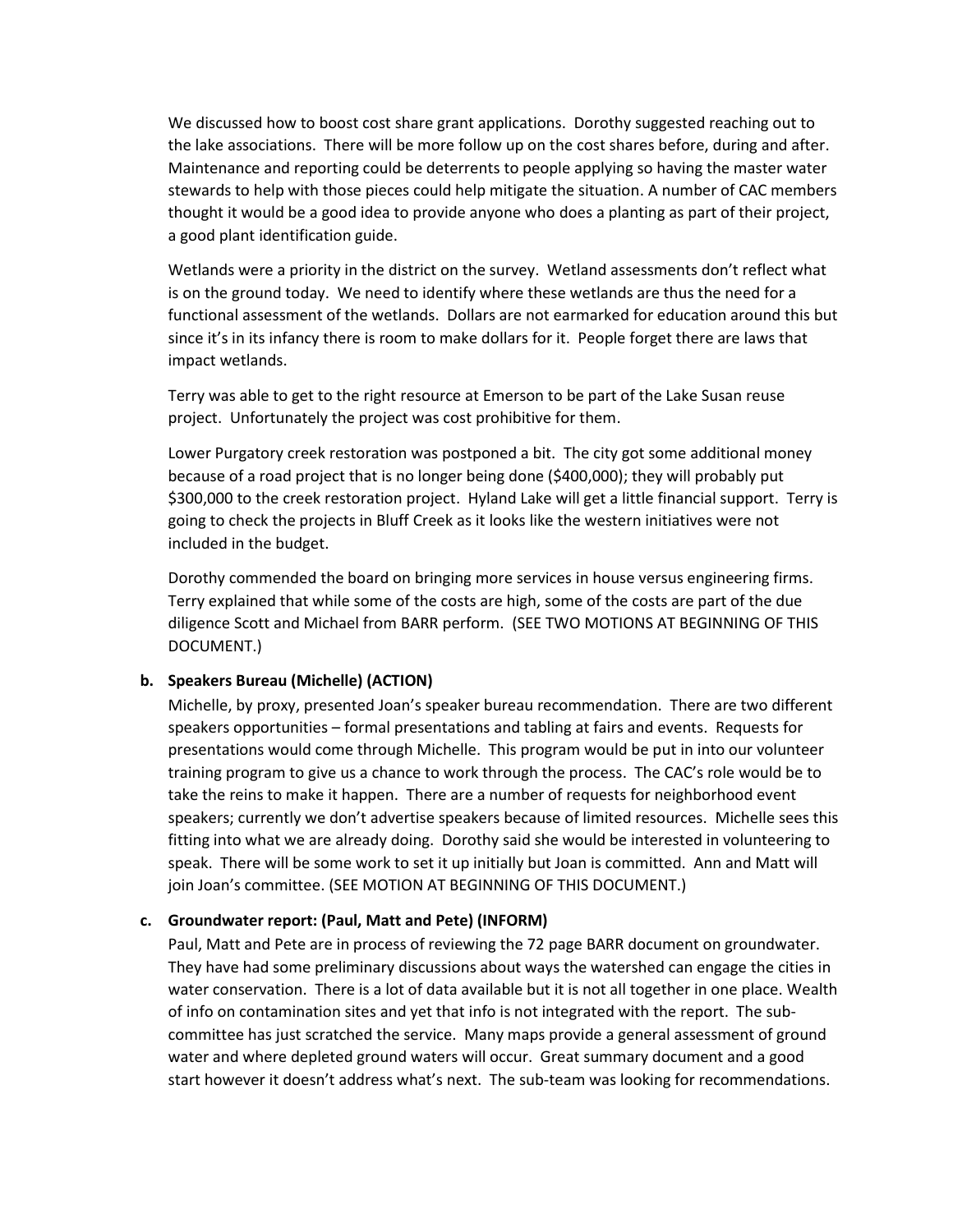Matt would like us to use the information to make folks aware – possibly part of the speaker's bureau. Pete indicated they need targeted info. Paul would like the review to continue.

Well monitoring was also mentioned. Rule I is the groundwater rule which includes existing wells. A free permit is required with yearly reporting. Matt suggested that they get the cities to make known what their programs are especially any tiered water rates like EP. The subcommittee will continue.

If the CAC wants to speak up with ideas, it's a good time since the program is in its infancy. (SEE MOTION AT BEGINNING OF THIS DOCUMENT.)

We had a discussion on Governor Dayton's 25/25 proposal. The board had asked that we consider setting up something with 9 Mile and Minnehaha. We need to get local stakeholders to define what 25/25 means – only lakes and rivers? We need to define what restoration means? Regional may also need to be defined. We suggest an information gathering session in this location. There is a script and prepared materials, we would need to organize and prepare. (SEE MOTION AT BEGINNING OF THIS DOCUMENT.)

#### **d. Carver County update (Jim) (INFORM)**

Jim shared a project sponsored by the Carver County Water Management Organization called Copper Hill Stormwater Reuse Site – Carver, MN. Very cool reuse program for watering lawns with no obvious downsides. How can we help? Jim is recommending we put a bug in the cities ear for new qualifying areas. Dorothy indicated Shorewood is considering developing a golf course into homes. She would recommend it to them. Lots of discussion on reuse; how to repurpose existing ponds, cost share dollars are available. This information could also be good for educating builders. Jim will talk with Terry J. to get his opinion on next steps.

#### **e. Cost Share Review (Michelle)**

Cost share review/discussion – On the HOA application, David asked about buffering the sides of the beach to avoid the water from eroding the beach into the lake. Michelle will chat with Seth. Dorothy indicated slender mountain mint needs super sandy soil and New England aster and red dogwood will get eaten by the deer. (SEE MOTION AT BEGINNING OF THIS DOCUMENT.)

**A huge thank you from all of the CAC members for Dorothy's leadership over the past three years. We are in a significantly better place because of Dorothy and look forward to working with her in her new role.**

9. **Adjournment:** Approximately 9:40 the motion to adjourn was made by Dorothy seconded by Jim, passed and the meeting was adjourned.

#### **Upcoming Events**

- Board of Managers Meeting and Workshop, Wednesday, September 6, 5:30 pm, District Office

Next CAC meeting: September 25, 2017, District Office, 6:30 pm Please note change of date! Comments on the 10 year plan due at this meeting!